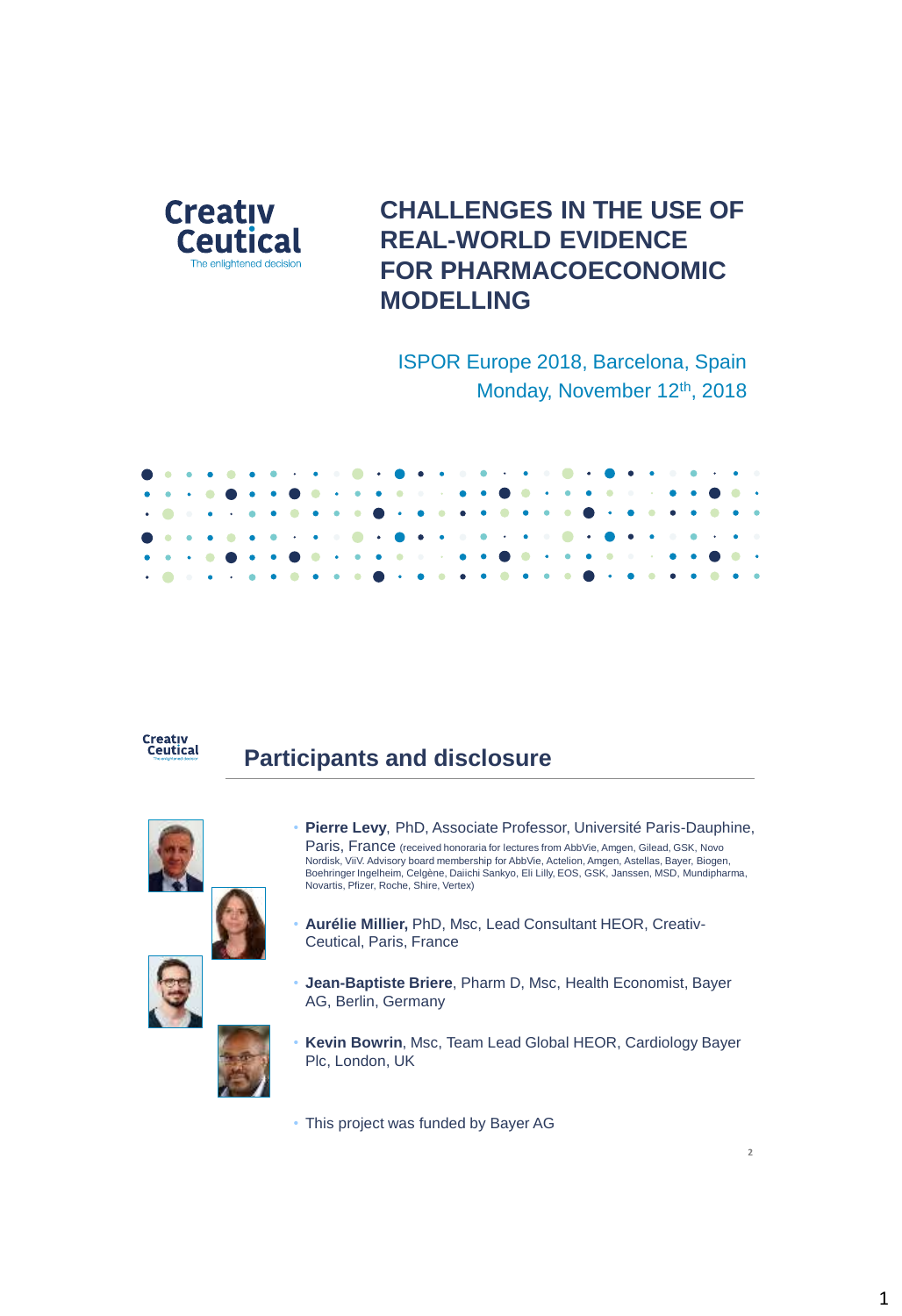

- **Economic evaluation**: estimation of ICERs to document comparative efficiency of healthcare technologies
- Evidence on 4 types of parameters requested
	- Epidemiological data
	- Resource use and treatment costs
	- Patient data (HRQL, adherence)
	- Relative treatment effects
- What is the most appropriate data to populate models, especially treatment effect ?
	- $\cdot$  RCT data?  $\rightarrow$  High internal validity, low external validity
	- What about effectiveness? Difficult to say at launching
	- RWD ≈ non-RCT data
- Which, when and how should RWE be used?
	- Current availability of RWE allows development of true cost-effectiveness models
- Many challenges remain
	- How to perform meta-analyses of RWD for treatment effect are needed?
	- How to cope with selection bias or missing data ?

**ICER**: Incremental Cost-Effectiveness Ratio, **RCT**: Randomized Controlled Trial, **RWE**: Real-World Data; **RWE**: Real-World Evidence **3**



### **Objectives of the workshop**

- 1. To summarize existing guidelines and recommendations for the use of RWE
	- in meta-analysis and,
	- in economic modelling
- 2. To share key learnings from experience in the context of stroke prevention in patients with NVAF
- 3. To benefit from audience experience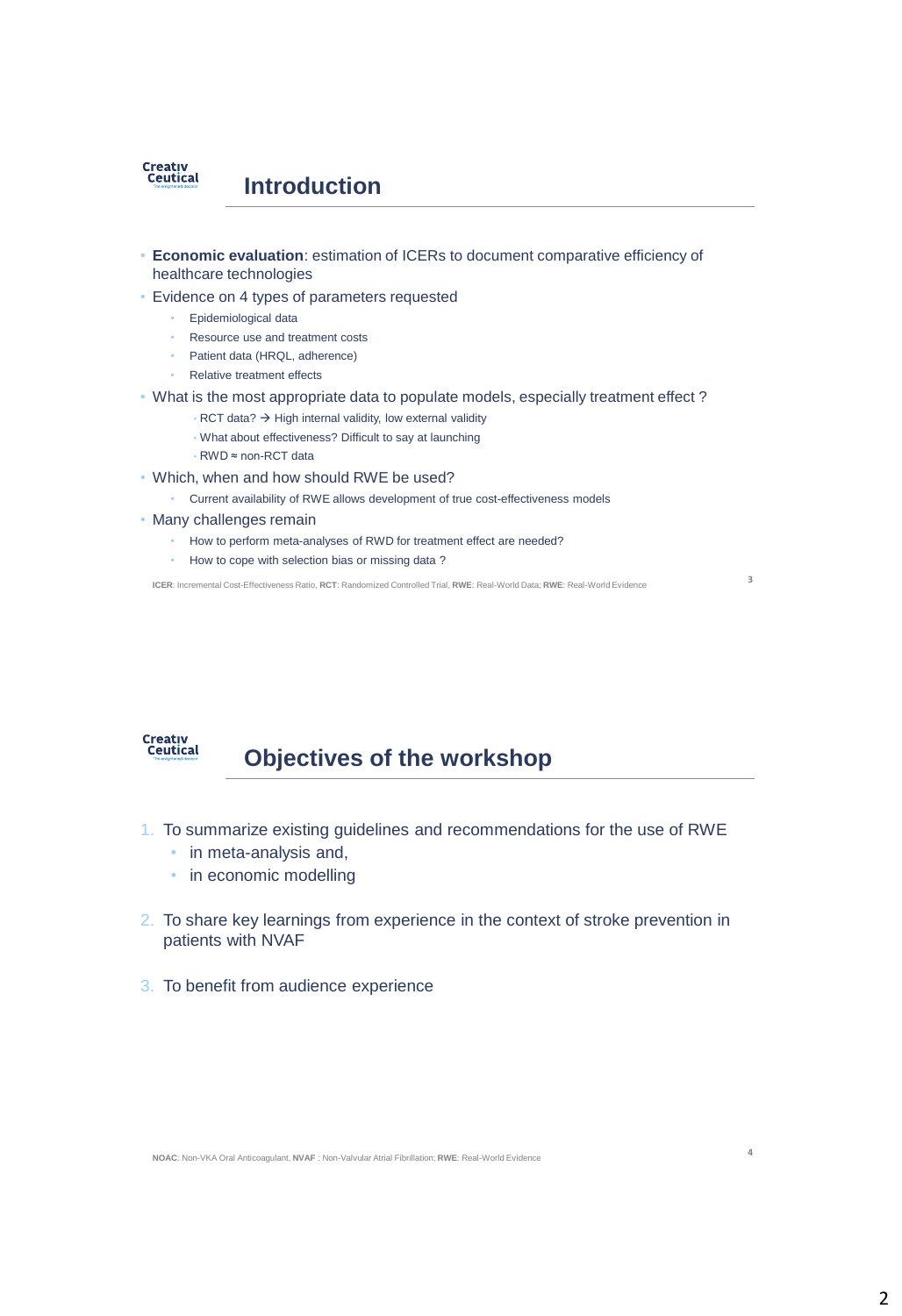

#### **1. Review of recommendations on RWE meta-analyses**

- 2. Illustrative example: rivaroxaban in SPAF
- 3. Review of recommendations on RWE cost-effectiveness models
- 4. Illustrative example: rivaroxaban in SPAF





# **Context, objective and methods**

• Considering RWE in meta-analyses: potential benefits but also concerns



**Objective: Summarize key recommendations of RWE use in meta-analyses**

- SLR identified >1,500 citations
	- 1. Formal guidelines
	- 2. Recommendations
	- 3. Bias adjustment methods

**RWE**: Real-World Evidence; **SLR**: Systematic Literature Review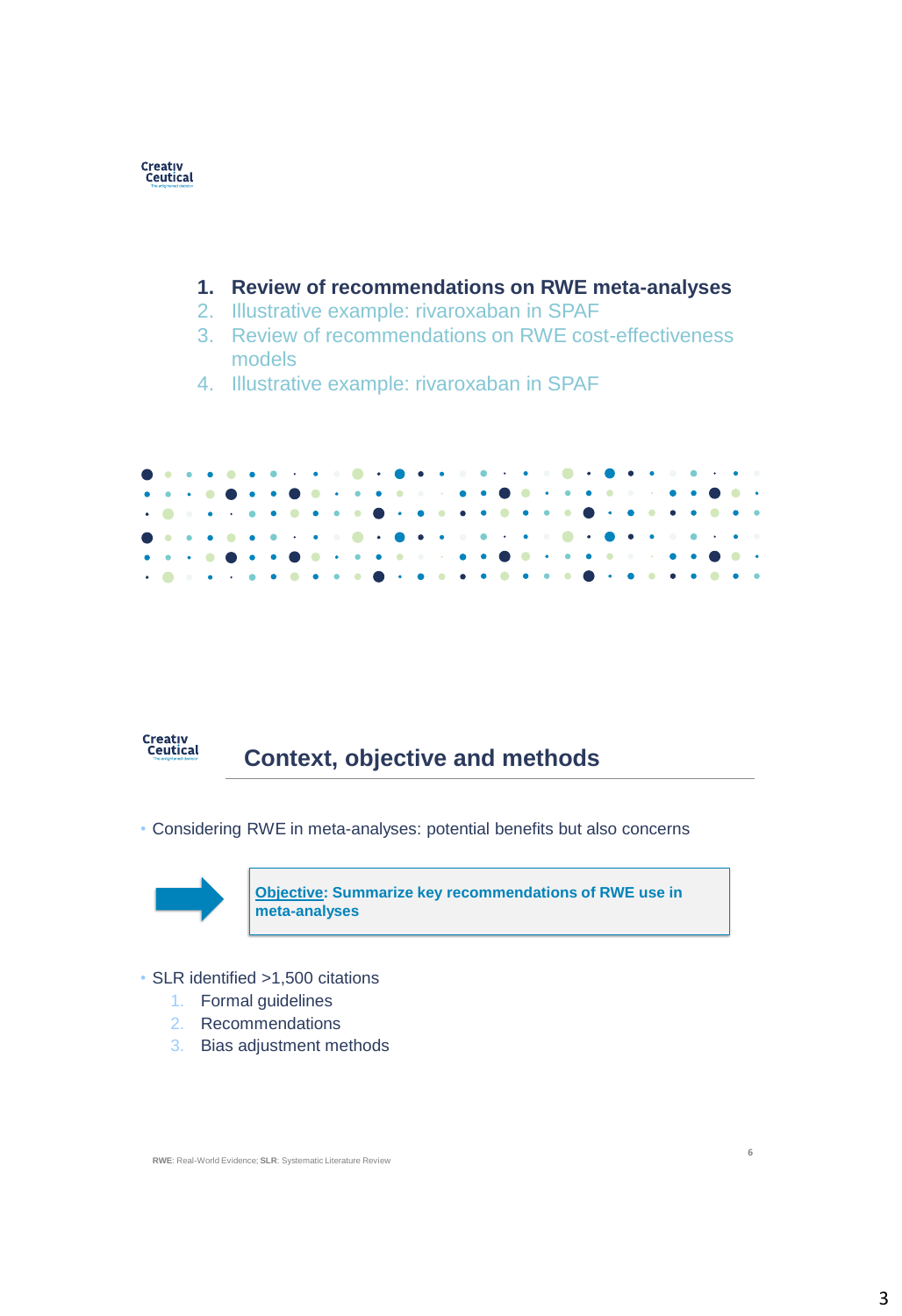

### **No guidelines, but some recommendations**

- **1. Formal guidelines**
- None
- **2. Main recommendations**

#### **Consensus on need for quality assessment but not consensus on how:**

- No preferred instrument
	- Downs & Black, Chalmers, ROBINS-I, Newcastle-Ottawa Scale, GRACE, CriSTal, SIGN, GATE
- Quality assessment measure
- Risk of bias  $\neq$  quality of evidence

#### **Consensus on need for sensitivity analyses but no consensus on what:**

**7**

**8**

- Study designs
- Follow-up
- **Population**
- **Interventions**
- Outcomes definitions
- Risk of bias



### **Several bias adjustment options exist**

- **3. Bias adjustment methods**
- Ioannadis summarized options on how to deal with biases in RWE meta-analyses:
	- **1. Ignore** biases
	- **2. Record** biases and **discuss** them qualitatively
	- **3. Record** biases and **exclude** bad-quality studies
	- **4. Record** biases and **avoid** performing meta-analysis
	- **5. Record** biases, score them and **weigh** studies by overall quality in meta-analysis
	- **6. Model** biases

#### **Doi et al.**

- Weigh studies based on their quality assessment and rank them • Quality weight = ranking/N
- Final weight: quality weights x 1 / variance
- Options not validated empirically
- No consensus on best option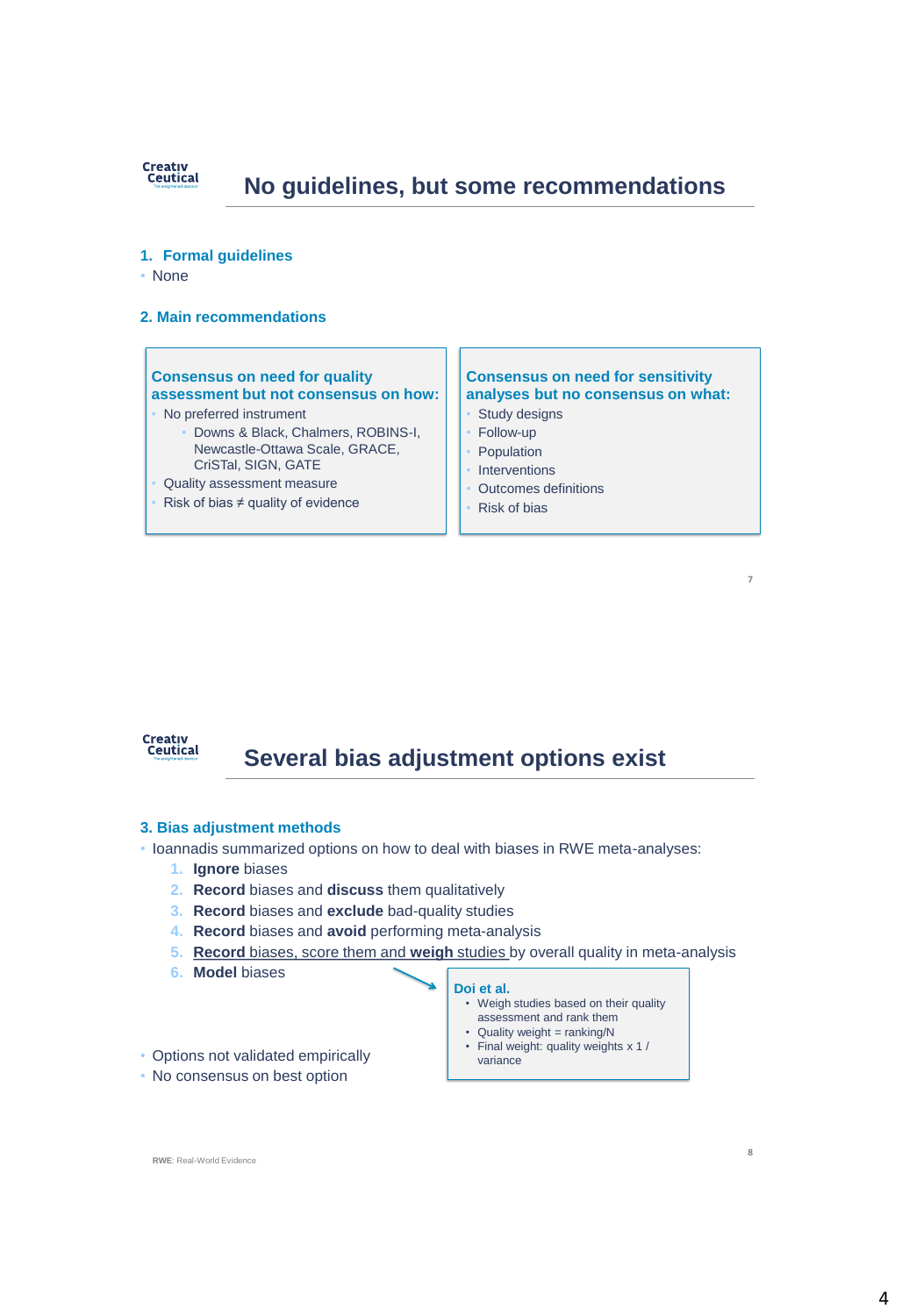

- Lack of formal guidelines
- Existing recommendations
	- Need to assess quality of RWE... but how?
	- Need to conduct sensitivity analyses... but which ones?

**Need for methodological guidance**

**RWE**: Real-World Evidence



- 1. Review of recommendations on RWE meta-analyses
- **2. Illustrative example: rivaroxaban in SPAF**
- 3. Review of recommendations on RWE costeffectiveness models
- 4. Illustrative example: rivaroxaban in SPAF

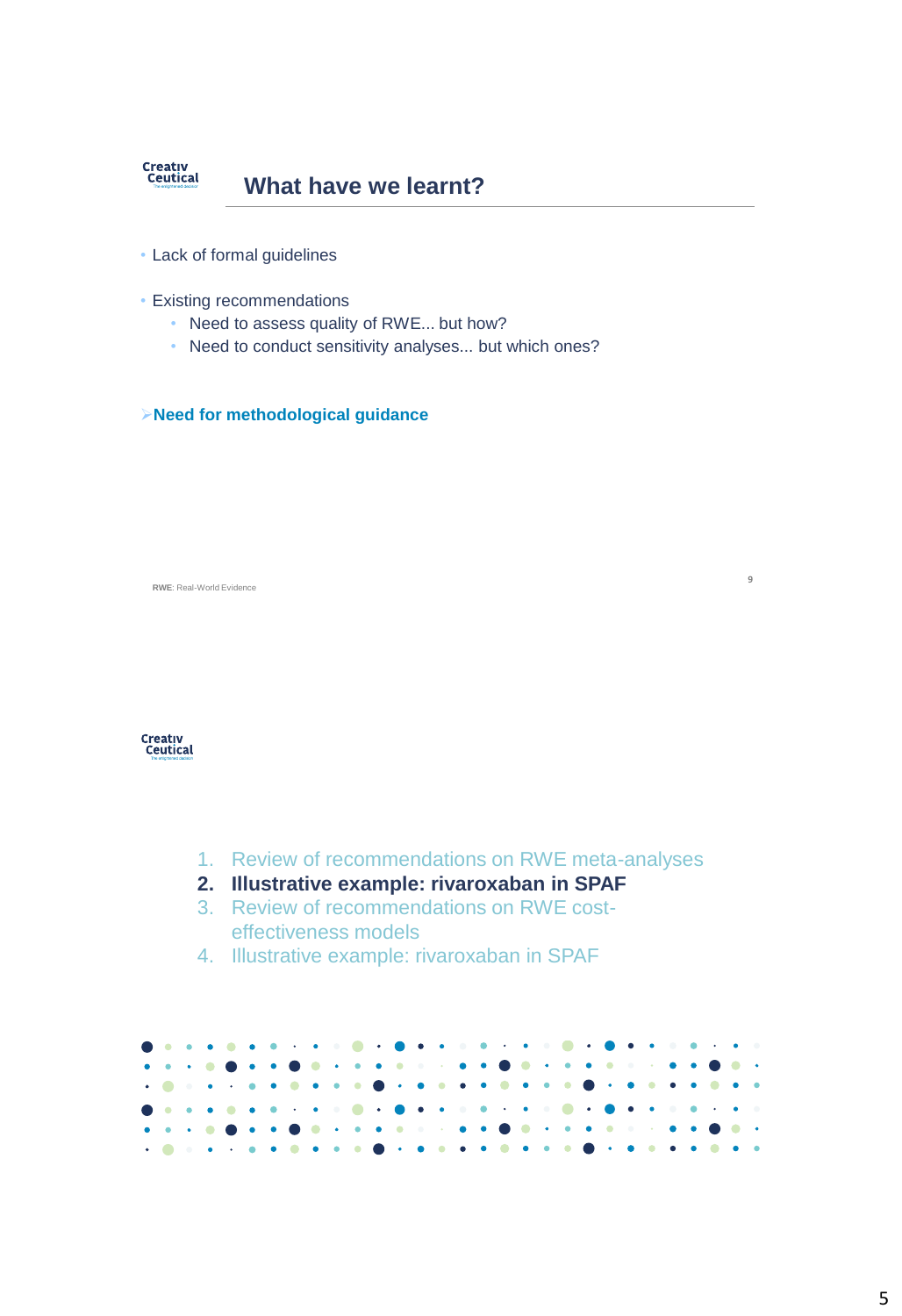

- AF is the most common cardiac arrhythmia (affects 1-2% of global population)
- Treatment recommendations: VKA, NOACs preferred
- Existing RWE overall in line with RCT results although conflicting results



**Objective: Meta-analyse available RWE to evaluate the performance of rivaroxaban compared with VKA in patients with NVAF**

#### • 3 steps

- 1. Identification of studies
- 2. Selection of base case
- 3. Assessment of uncertainty

**AF:** Atrial Fibrillation; **NOAC**: Non-VKA Oral Anticoagulant; **NVAF** : Non-Valvular Atrial Fibrillation; **RWE**: Real-World Evidence; **VKA**: Vitamin K Antagonist

**11**

# Creativ<br>Ceutical

### **Identification of studies**



**NVAF** : Non-Valvular Atrial Fibrillation; **RWE**: Real-World Evidence; **VKA**: Vitamin K Antagonist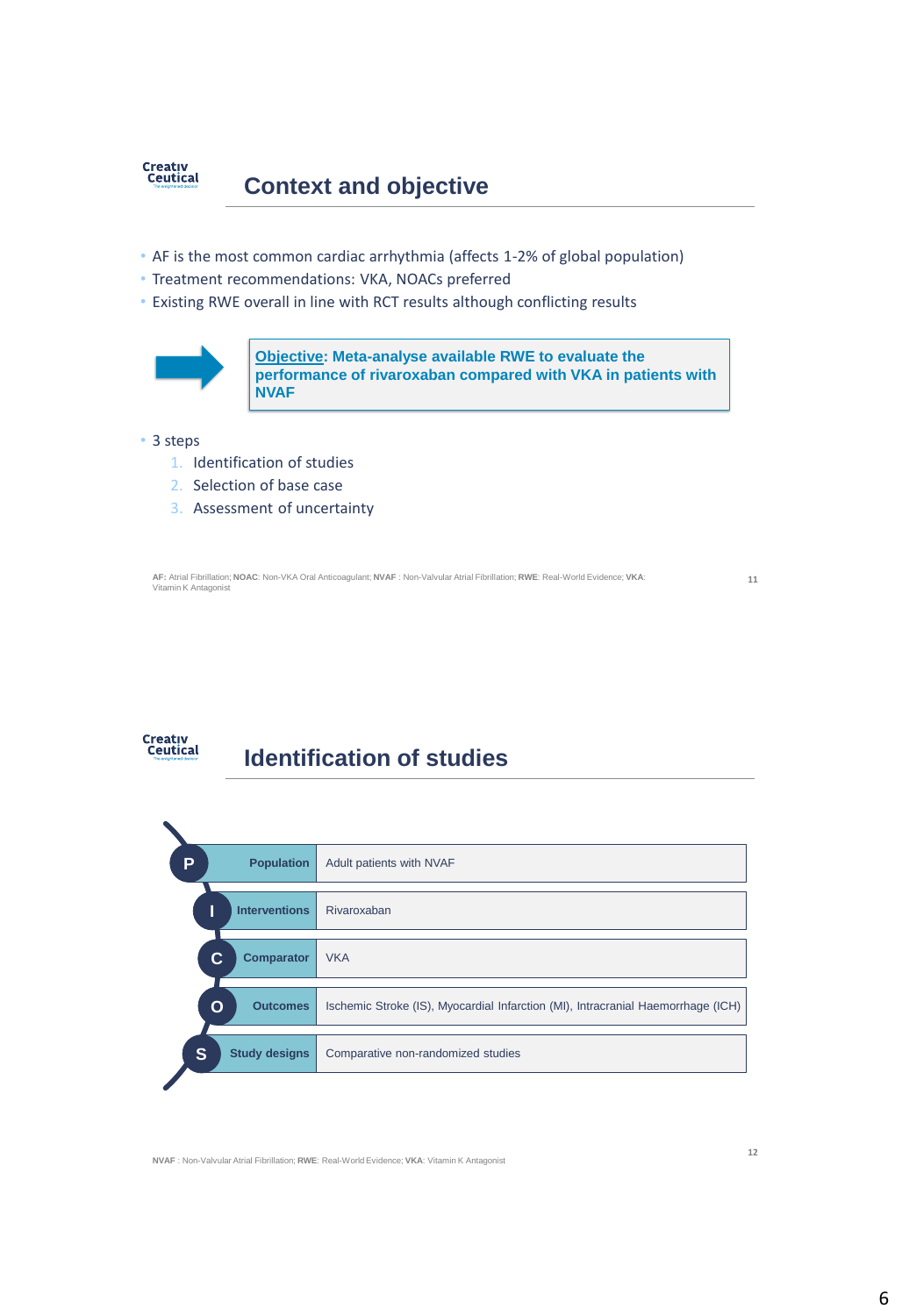

### **Base case assumptions**



**HR**: Hazard Ratio

**13**

# **Creativ<br>Ceutical**

# **Scenarios to explore uncertainty**

- **1. Patient population**
- Exclusion of prevalent studies

#### **2. Adjustment**

• Exclusion of studies with no adjustment

#### **3. Sample overlap**

• Inclusion of all studies independently of possible sample overlap

#### **4. Dosage**

• Distinction of HRs depending on dosage (low, high)

#### **5. Quality assessment**

• Doi et al. method to weigh the studies based on their quality assessment (Downs and Black checklist)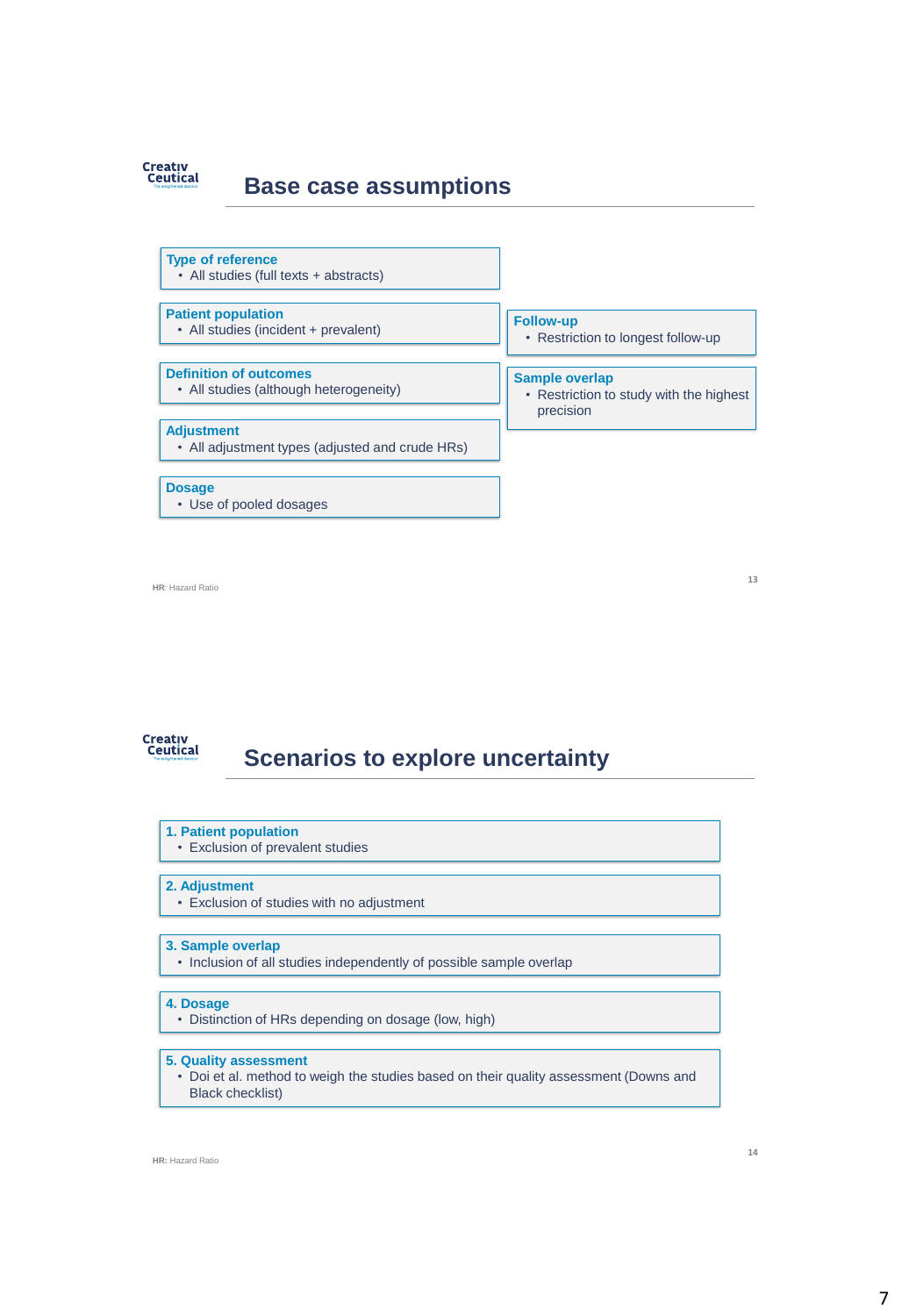

### **RWE meta-analysis results**



**HR**: Hazard Ratio; **Sc**: Scenario (1-incident; 2-adjustment; 3-sample overlap; 4-dosage; 5-quality)



### **What have we learnt?**

- RWE meta-analysis to be tailored to the intervention in scope
	- Assess population heterogeneity
	- Assess intervention and comparator heterogeneity
	- Assess outcome heterogeneity
- Conduct extensive sensitivity analyses
- Involve relevant experts (SLR, NMA, RWE, clinical, economist)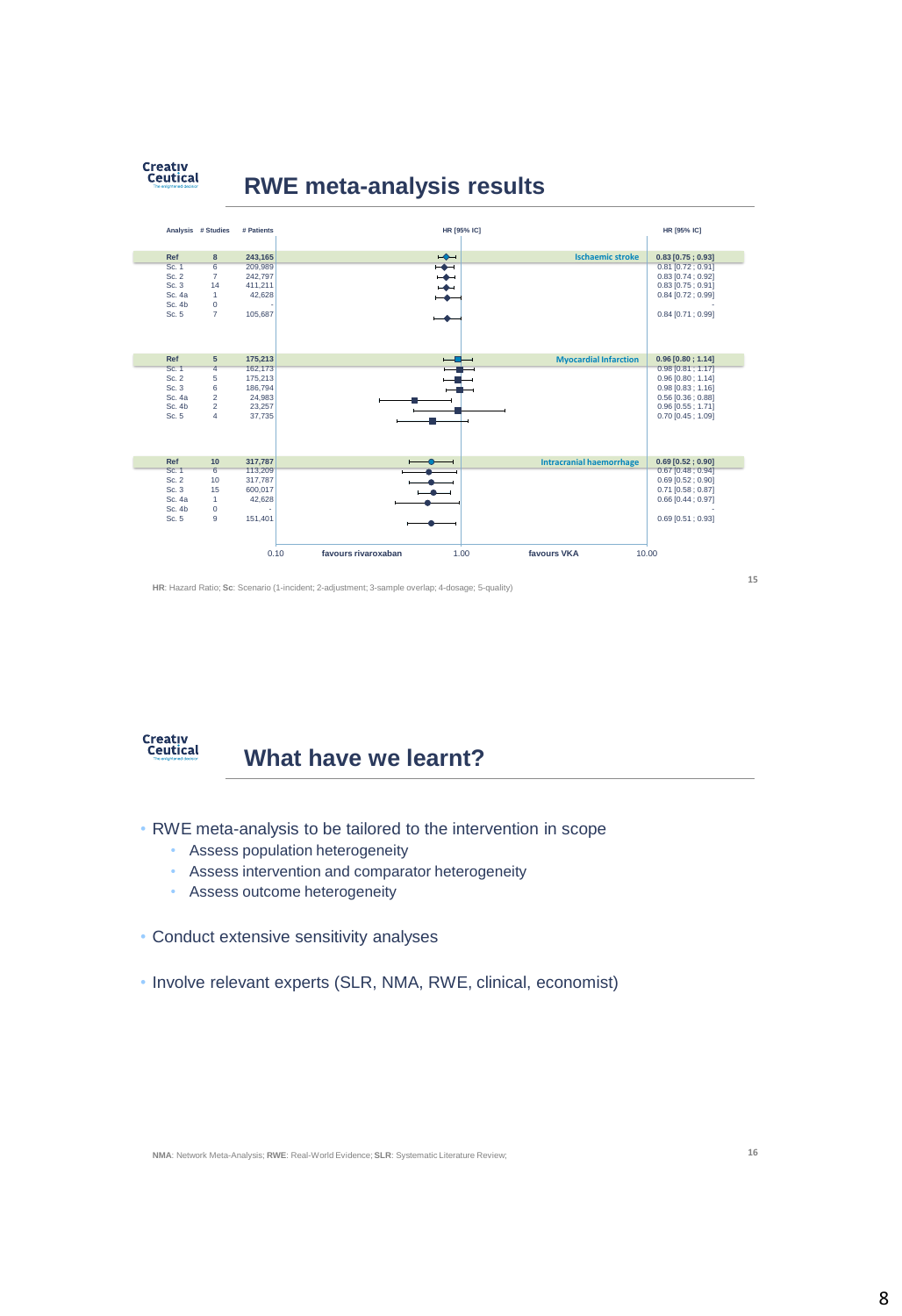

- 1. Review of existing recommendations on conducting meta-analyses with RWE
- 2. Illustrative example: rivaroxaban in SPAF
- **3. Review of existing recommendations and limitations on RWE cost-effectiveness models**
- 4. Illustrative example: rivaroxaban in SPAF





# **Context, objective and methods**

- To support P&R decisions over time, use of RWE can provide more realistic estimates of cost-effectiveness
	- Does it work in routine clinical practice?
	- It is good value for money?
- How can we develop models based on RWE?



**Objective: Summarize key recommendations and limitations regarding RWE cost-effectiveness analyses**

- Identification of >1,500 citations
	- 1. Formal guidelines
	- 2. Examples of submission dossiers based on RWE
	- 3. Suggestions to address limitations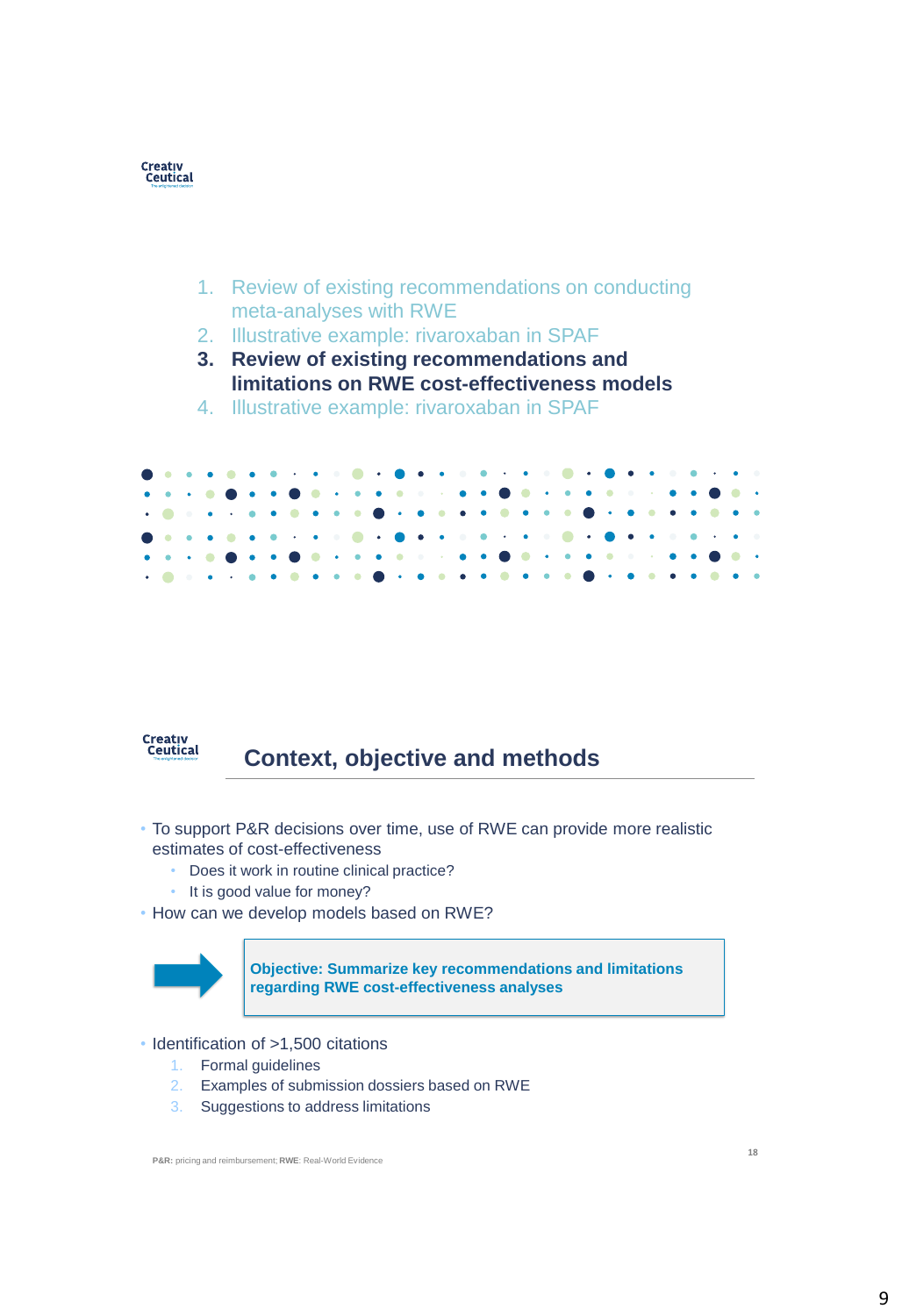

#### **1. Formal guidelines (in studies comparing recommendations by HTA bodies)**

- Most guidelines state RWE may be included or requested in many EU HTA agencies
	- Epidemiological data
	- Clinical practice (treatment pathways, comparators)
	- Resource use and costs
	- Patient data
- Recognition of potential biases associated with non-RCT data
- However, scope of guidance is limited or incomplete
- Consideration of the use of RWE for external validation of models
- For estimating relative treatment effects
	- RWD considered of lower quality than RCT data (EBM hierarchies of evidence)
	- Useful for extrapolation of data beyond period observed in RCTs

**EBM**: Evidence-Based Medicine; **EU**: European Union; **HTA**: Health Technology Assessment; **RCT**: Randomized Controlled Trial; **19 RWE**: Real-World Evidence

Creativ<br>Ceutical

# **RWE already used in submission dossiers**

#### **2. Review of RWE cost-effectiveness models in submission dossiers**

- Review of submission for melanoma drugs assessed by main EU HTA (Makady et al.)
	- Differences between agencies regarding RWE use
	- ZIN and IQWiG cited RWE for evidence on prevalence
	- NICE, SMC and HAS rather cited RWE use for drug effectiveness
	- In economic models, use for long-term extrapolation
- Review of submissions to NICE in solid tumours (Waser et al.)
	- 80% of STAs included RWE; effectiveness and safety informed by RWE in <10%
	- RWE frequently used to inform survival or resource utilization
- Examples of NICE acceptance of RWE for economic modelling (George)
	- Use of non-RCT efficacy data or other clinical evidence relevant in 3 situations: • For devices
		- For interventions where RCTs are difficult
		- For conditions with poor prognosis where single-arm studies are often carried out

**HAS**: Haute autorité de Santé; **IQWiG** : Institut für Qualität und Wirtschaftlichkeit im Gesundheitswesen; **NICE**: National Institute For<br>Health And Clinical Excellence; **RC**T: Randomized Controlled Trial; RWE: Real-World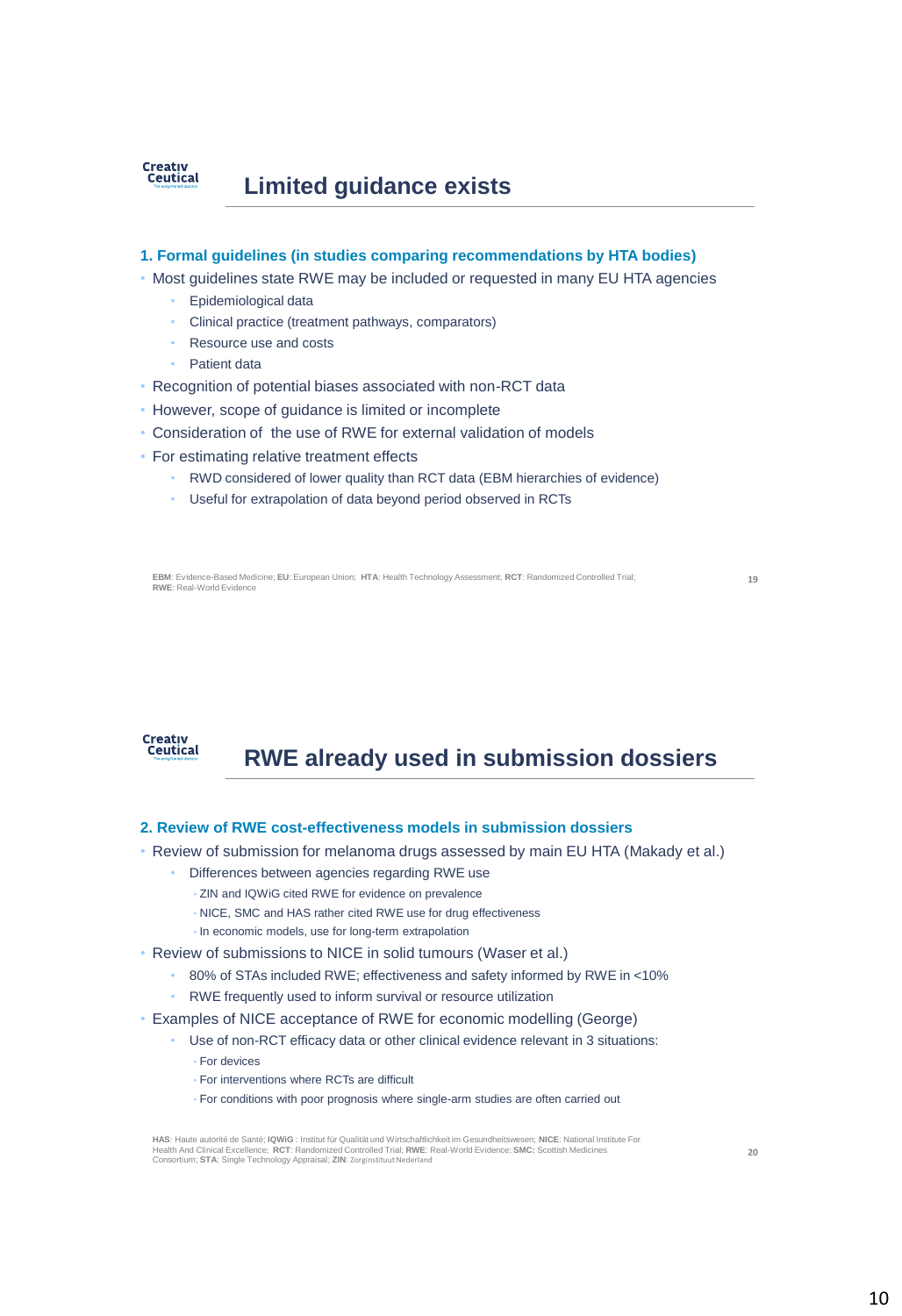

#### **3. Different types of evidence**

• Impact of using different types of evidence to inform RWE cost-effectiveness models

Different types of evidence  $\rightarrow$  different benefits and limitations: these must be considered and weighted when seeking to integrate them to inform decision making (Campbell et al.)





### **Quality assessment tool for appraising CEAs that use observational data**

#### **3. Tools to address limitations**

- Availability of different methods to address selection bias
	- Regression, matching (on propensity score, on individual covariates), instrument variable methods
- Choice of method can lead to different conclusions
- Development of a checklist to assess whether CEAs used appropriate statistical methods for addressing selection bias (Kreif et al.)
- Assumption of no unobserved confounding?
- Assumption of good overlap in the distribution of baseline covariates between arms?
- Assumption that the parametric regression model is correctly specified?
- Assumption that a matching method has balanced the matched samples?
- Structural uncertainty from the choice of statistical method for addressing selection bias?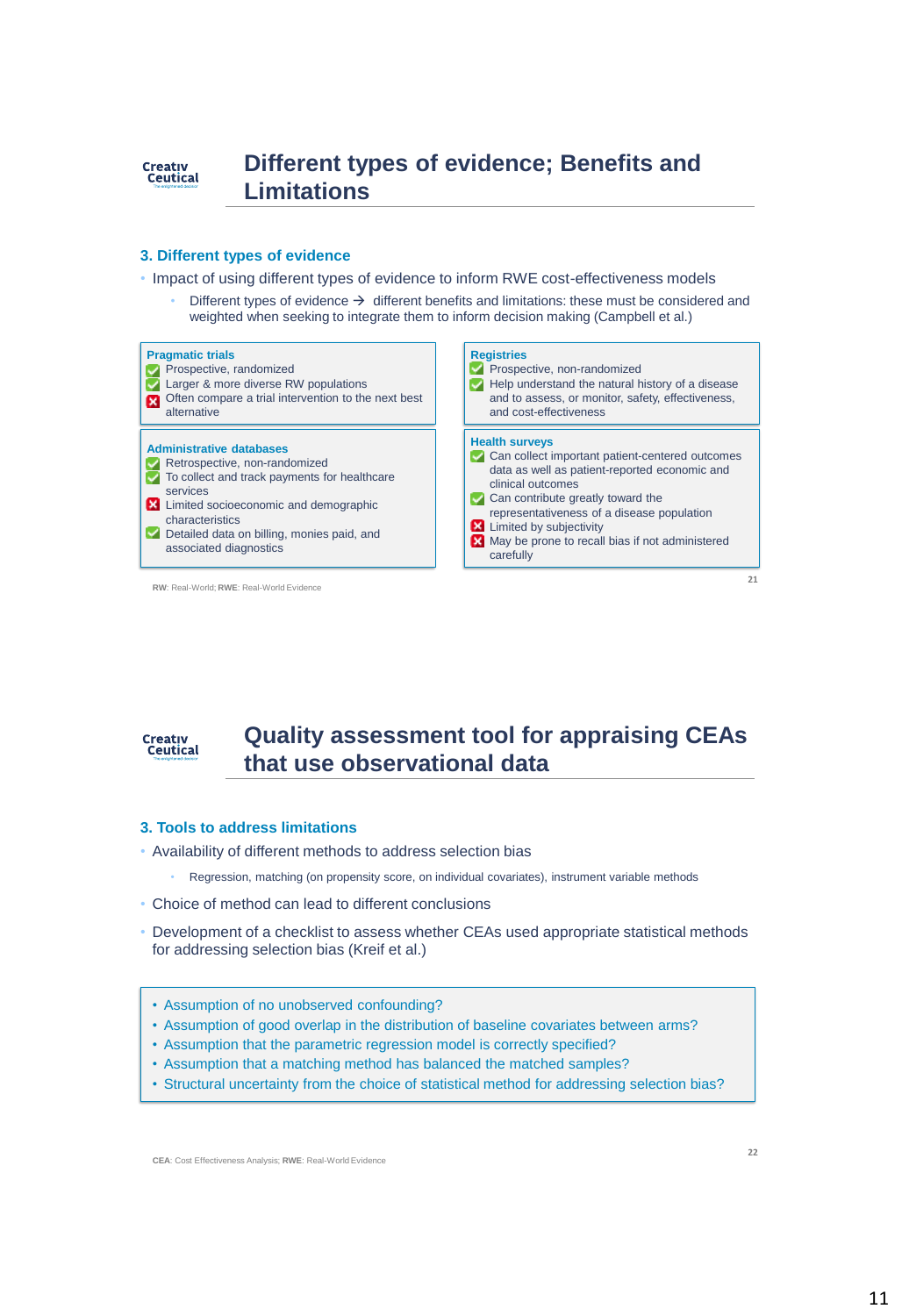

- Limited literature and lack of formal guidelines
	- Despite informal consensus
- Individual recommendation on identification of bias and quality assessment
- **Need for methodological guidance**
- **What can be called a RWE cost-effectiveness model?** All models use RWE
	- Based on RWE comparative treatment effect?
	- Based on RWE inputs only ?
	- How much does a cost-effectiveness model need to have to be called a RWE cost-effectiveness model?

**RWE**: Real-World Evidence



- 1. Review of recommendations on RWE meta-analyses
- 2. Illustrative example: rivaroxaban in SPAF
- 3. Review of recommendations on RWE costeffectiveness models
- **4. Illustrative example: rivaroxaban in SPAF**

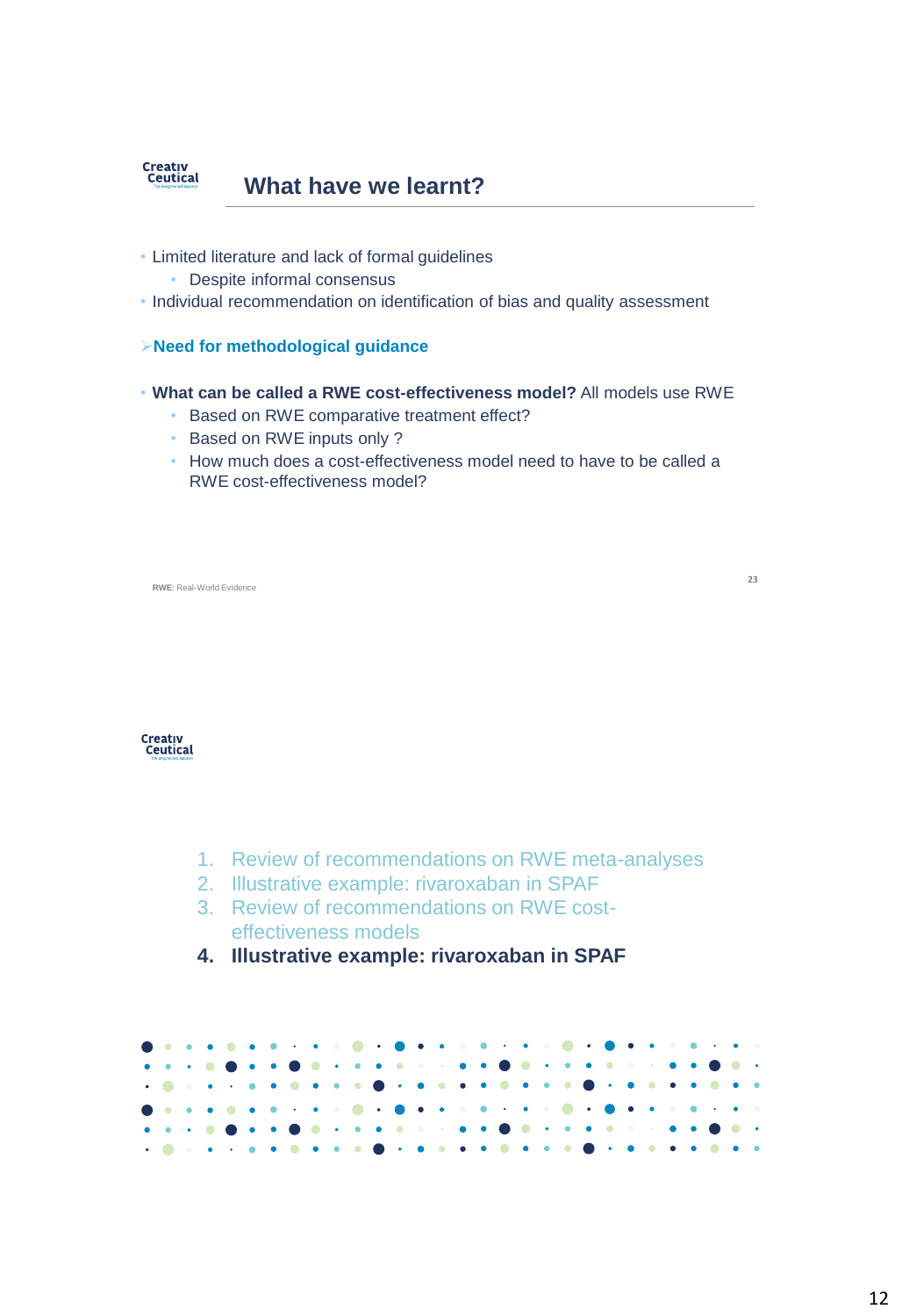

- Authorities have expressed interest in RWE for the use of NOACs in patients with NVAF
- France:
	- NOACs part of the national stroke plan
	- And increasing scrutiny regarding the cost of NOACs



**Objective: Evaluate the RWE cost-effectiveness of rivaroxaban compared to VKA, for the prevention of stroke in patients with NVAF, using a French national healthcare insurance perspective**

**NOAC**: Non-VKA Oral AntiCoagulant; **NVAF** : Non-Valvular Atrial Fibrillation; **RWE**: Real-World Evidence; **VKA**: Vitamin K Antagonist



## **Model developed in close collaboration with clinical and economic experts**



• Lifetime horizon and 3-month cycle length

**AF**: atrial fibrillation; **GI**: gastro-intestinal; **ICH**: intracranial haemorrhage; **IS**: ischaemic stroke; **MI**: Myocardial infarction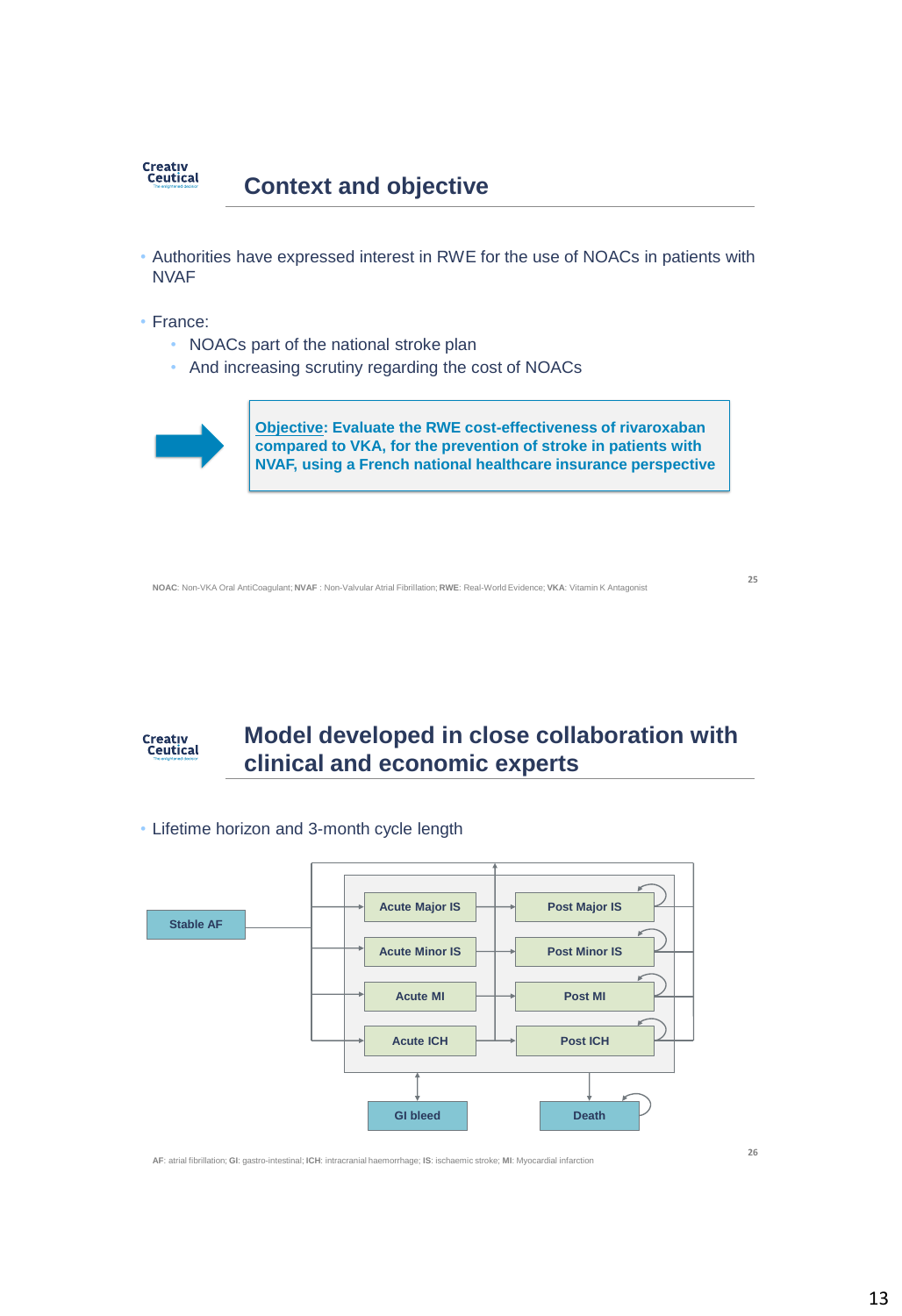

#### • Patients initiating a first-line treatment on rivaroxaban or VKA

• Possibility to switch and/or to discontinue



**VKA**: Vitamin K Antagonist

**27**

#### Creativ<br>Ceutical **RWE is a key source of inputs**

| <b>Inputs</b>                           | <b>Sources</b>                                          |  |
|-----------------------------------------|---------------------------------------------------------|--|
| <b>Patients characteristics</b>         | French RWE study                                        |  |
| <b>Clinical event rates for VKA</b>     | <b>RWE studies</b>                                      |  |
| <b>Persistence rates for VKA</b>        | <b>RWF</b> studies                                      |  |
| <b>Treatment effect for rivaroxaban</b> | HRs from the RWE meta-analysis (incident and prevalent) |  |
| <b>All-cause mortality</b>              | French life tables                                      |  |
| <b>Event-specific mortality</b>         | <b>RWE studies</b>                                      |  |
| <b>Utility</b>                          | European RWE studies                                    |  |
| <b>Costs</b>                            | <b>French RWE studies</b>                               |  |

**HR**: Hazard Ratio; **RWE**: Real-World Evidence; **VKA**: Vitamin K Antagonist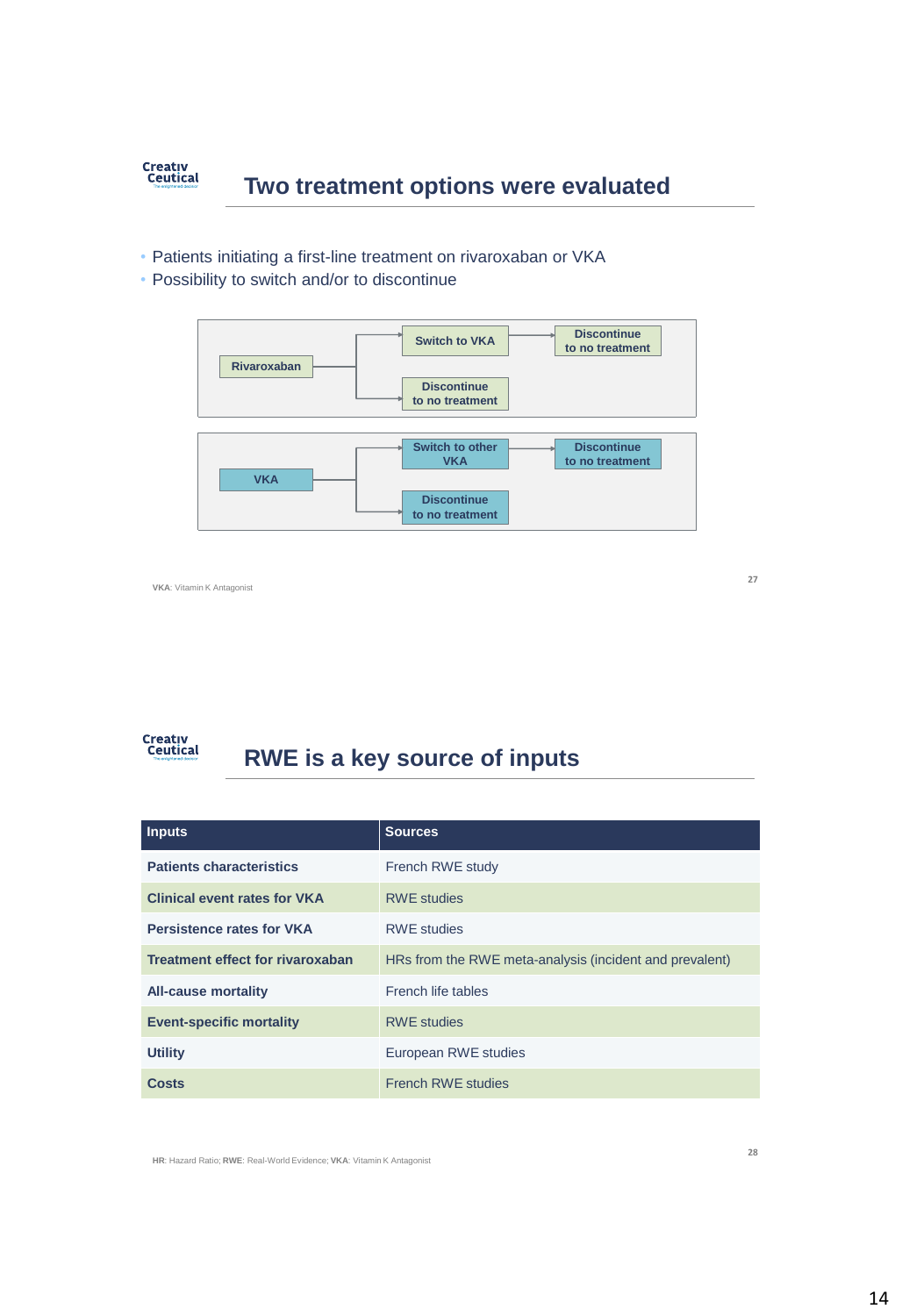

# **Rivaroxaban is cost-effectiveness vs VKA**

|                               | <b>Rivaroxaban</b>       | <b>VKA</b> | <b>Incremental</b> |
|-------------------------------|--------------------------|------------|--------------------|
| <b>Total costs</b>            | €15,426                  | €14,867    | €560               |
| <b>Total QALYs</b>            | 6.87                     | 6.74       | 0.13               |
| <b>Total LYs</b>              | 9.94                     | 9.78       | 0.15               |
| <b>Ischaemic strokes</b>      | 0.374                    | 0.398      | $-0.023$           |
| <b>Myocardial infarctions</b> | 0.141                    | 0.148      | $-0.007$           |
| GI bleeds + ICHs              | 0.115                    | 0.095      | 0.019              |
| Incremental cost/QALY gained  | ٠                        | ٠          | €4,184             |
| Incremental cost/LY saved     | $\overline{\phantom{0}}$ | ۰          | €3,672             |

**LY**: life year; **QALYs**: Quality Adjusted Life Year; **GI**: gastro-intestinal; **ICH**: intracranial haemorrhage; **VKA**: Vitamin K Antagonist

**29**



# **Results are found to be robust**



**QALYs**: Quality Adjusted Life Year; I**CH**: intracranial haemorrhage; **VKA**: Vitamin K Antagonist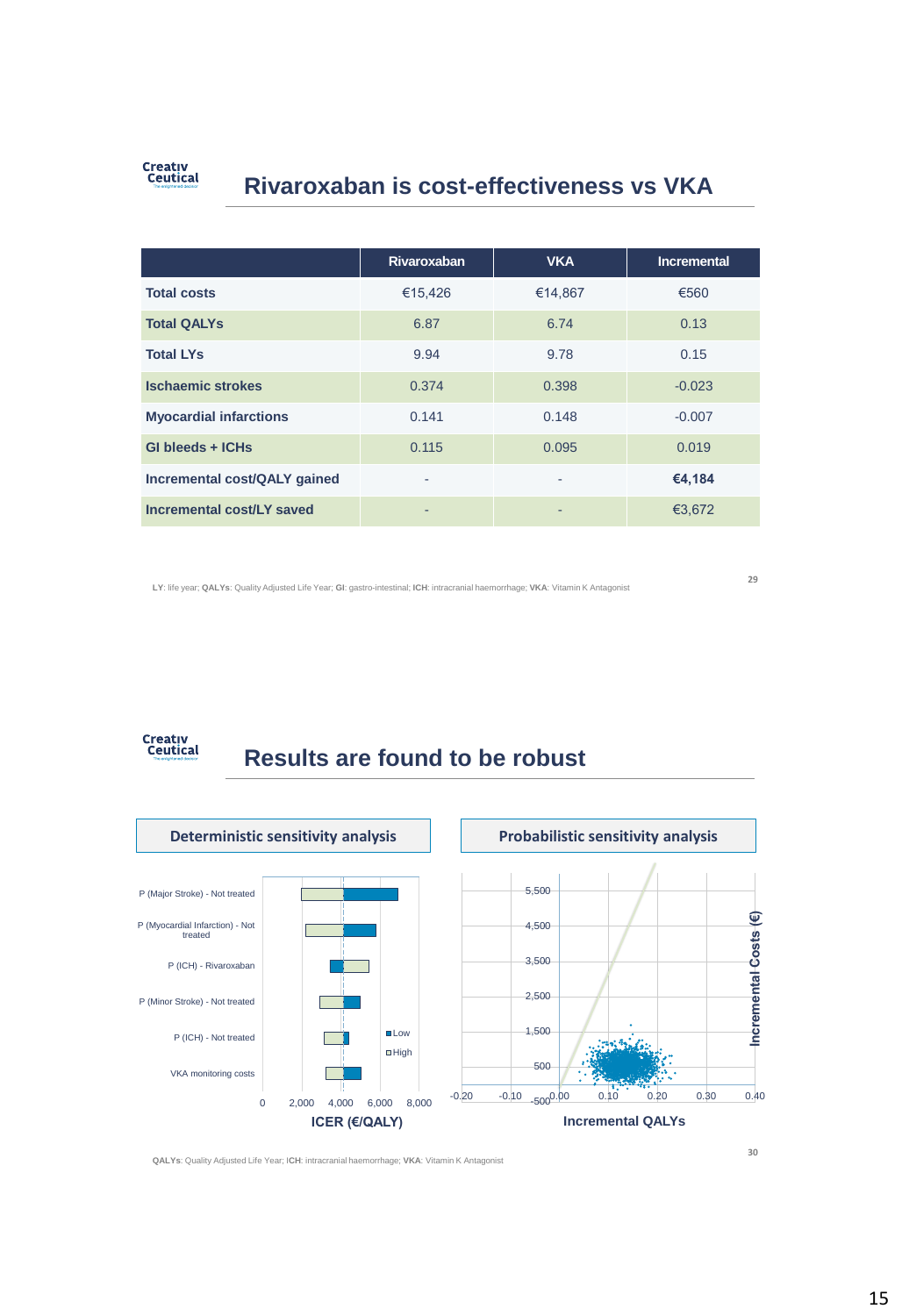

#### • **So what is different?**

- Model predominantly populated with RWE inputs
- Captured the use of the treatment options in the real world
- Better reflection of patient's characteristics and disease progression

#### • **Lessons learnt**

- Collaboration with a wide range of economic, clinical, and methodological experts is essential
- Several aspects require further refinement and research:
	- •Necessity to adjust endpoints to RWE data reliability/consistency
	- •RWE based on "On treatment" data therefore necessary to simulate persistence in some way

**RWE**: Real-World Evidence

**31**



### **Conclusion**

 $\bullet$  $\bullet$  $\bullet$ ٠  $\ddot{\phantom{0}}$ ò  $\ddot{\phantom{a}}$  $\bullet$  $\bullet$ ö  $\bullet$  $\bullet$  $\bullet$  $\bullet$  $\bullet$  $\bullet$ ۵  $\ddot{\phantom{a}}$  $\bullet$  $\bullet$ ٠  $\bullet$  $\bullet$ ä  $\bullet$  $\bullet$  $\bullet$  $\bullet$  $\bullet$  $\bullet$  $\blacksquare$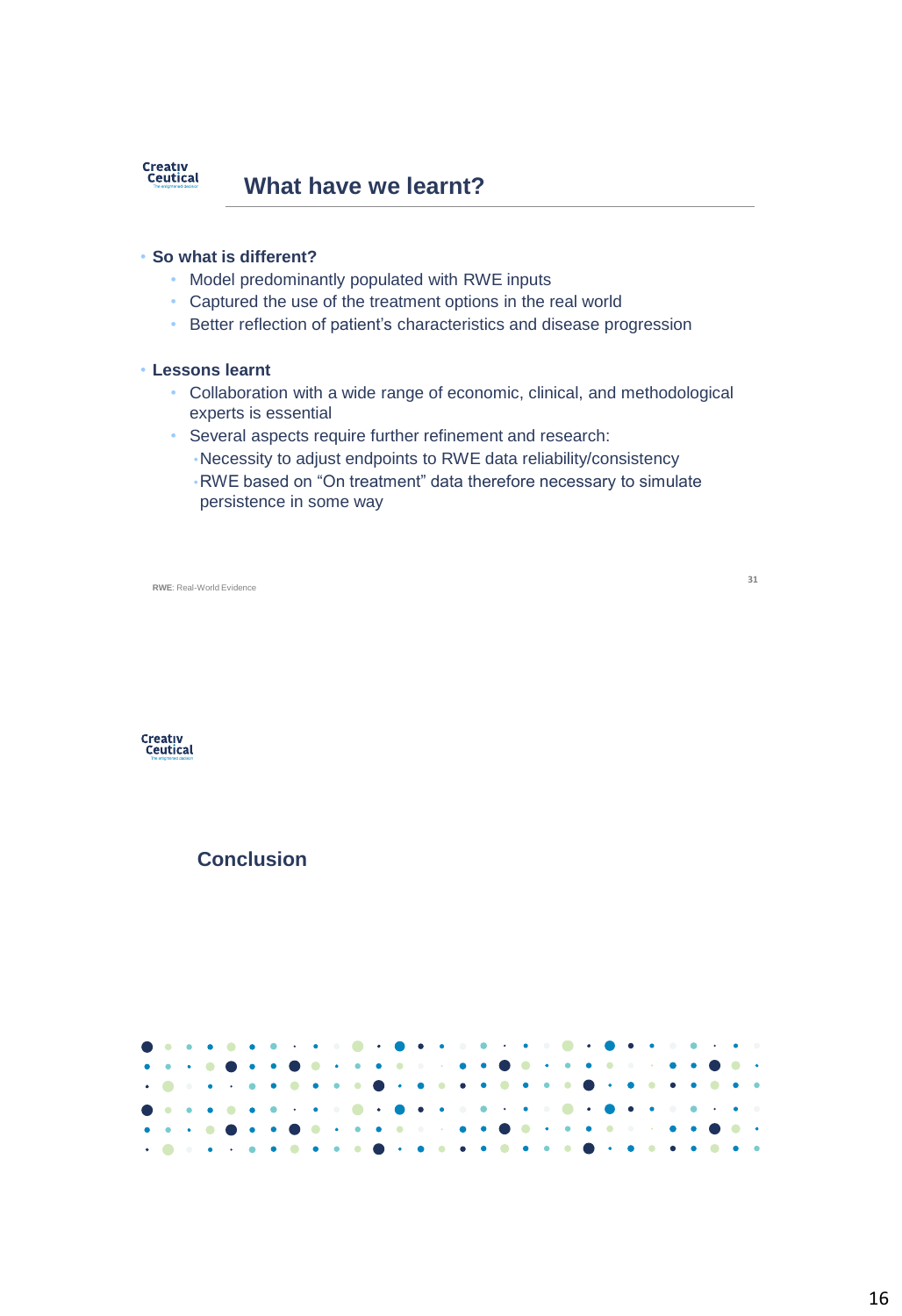

#### **Request is increasing, more research is required**

- Request from HTA demonstrating the RW value of health technologies is increasing
	- Is the effort worth it?
	- Little guidance available on use of RWE
	- $\triangleright$  More research is required
- What can be improved?
	- Transparency in reporting
		- •Leads to better quality assessment and reduction in uncertainty
- Is the ultimate goal to merge RCT and RWE?
	- •Complicated due to the different nature of the data (ITT, On treatment)
	- •Requires investigation
- Current effort for framework development is being done
	- ISPOR and ISPE joint taskforce (2 other workshops)

HTA: Health Technology Assessment; ISPE: International Society of PharmacoEpidemiology; ISPOR: International Society of<br>Pharmacoeconomics and Outcomes Research; ITT: Intention to Treat; RCT; Randomized Clinical Trial; RWE:



# **This work is being published**

- 1. SLR on recommendations for RWE meta-analyses (Briere et al.)
- 2. SLR of RWE in patients with NVAF (Briere et al.)
- 3. Meta-analysis of RWE comparing NOACs and VKA in patients with NVAF (accepted)
- 4. Impact of methodological choices in a meta-analysis of RWE comparing NOACs with VKA in patients with NVAF (in development)
- 5. Cost-effectiveness analyses using real-world data: a systematic literature review of current considerations (submitted)
- 6. RWE cost-effectiveness of rivaroxaban compared with VKA in the context of stroke prevention in NVAF in France (in development)